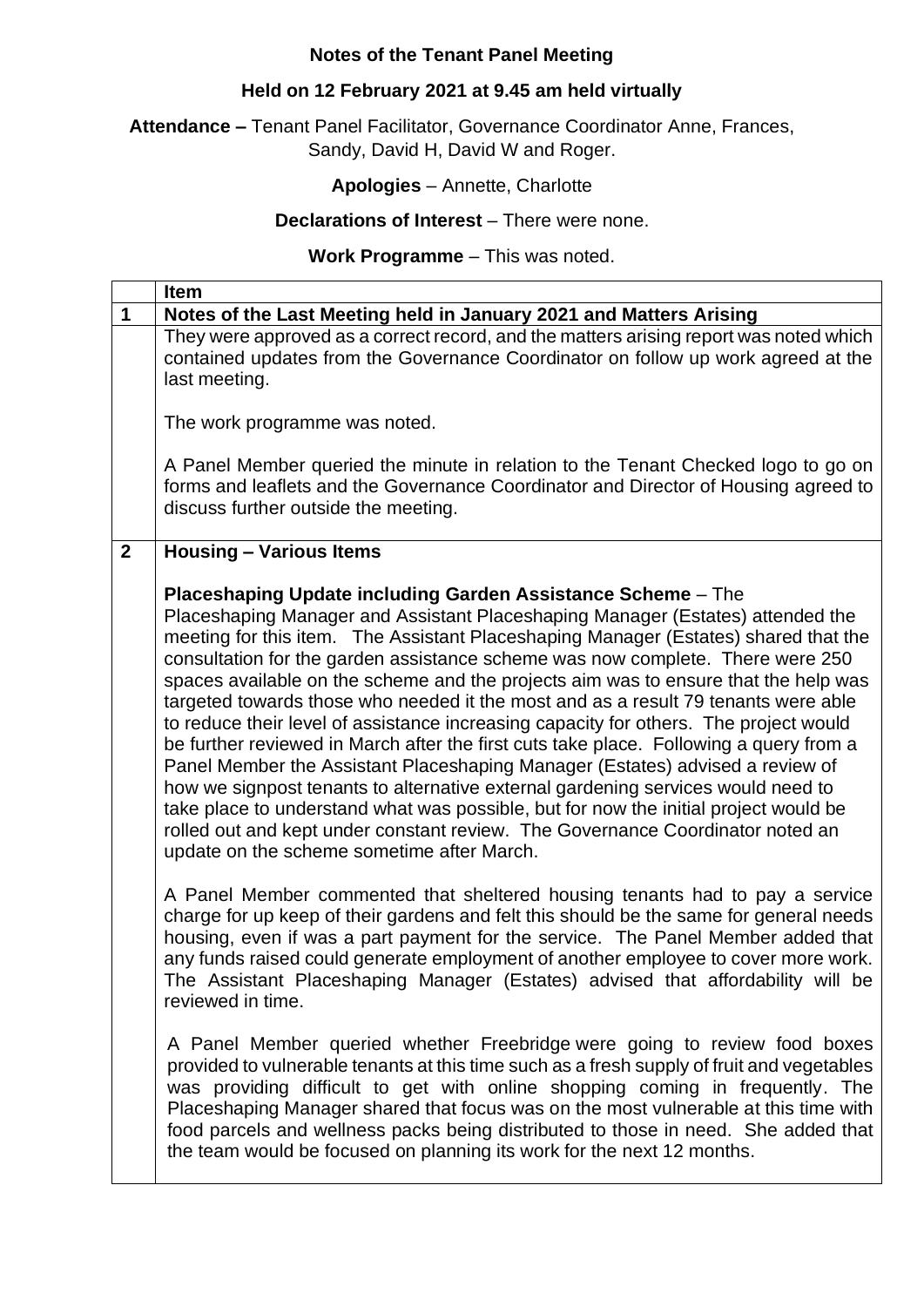A Panel member questioned whether Freebridge publicised its help to tenants widely enough. The Placeshaping Manager shared that the hardship fund was publicised. The Director of Housing shared that there was not many customers that self-referred themselves for help to Freebridge, and it was mainly through staff or partner agencies, and she suggested that it may be a piece of work worth undertaking to review how information is made available and to ensure consistency. She added that it would be good to see referrals from other agencies as well as customers directly. The Governance Coordinator noted for the work programme as a future item.

## **Freebridge Five Year Strategy Continued**

The Director of Housing shared that if the Panel had any immediate questions or reflections to share offline however, it would be a standard item on the agenda going forward. The Governance Coordinator agreed to note.

### **Self-Assessment – Housing Ombudsman Code of Complaint Handling**

The Director of Housing agreed to circulate the self-assessment document to the Panel after the meeting for any comments at the March meeting. She explained that as a requirement of the Code the Housing Ombudsman required providers to self-assess themselves against the Code of Complaint Handling by the end of December 2020 which had been achieved. She added that the Customer Service Committee had reviewed the assessment results, and she had agreed to update them on the further improvement activities identified at their next Committee meeting. The Director of Housing shared that the Freebridge complaints process was compliant but there was awareness that we do not always do exactly what or when we say we are going to do. The self-assessment was not required to be sent to the Ombudsman but they requested it to be published on the Freebridge website – it is currently available on the complaints information page.

Following a query the Director of Housing shared that there were improvements to be made on the response times for complaints and more work to be done around learning outcomes. However, she shared that from quarter 2 to quarter 3 there had been an improvement in response times.

# **Customer Service Committee Update and Minutes**

The Director of Housing advised that the Panel were welcome to share any comments or queries they had based on the minutes of the Customer Service Committee meeting held in January. She added that the Chair of the Customer Service Committee writes a report to the Board following meetings to highlight significant issues.

Following a query the Director of Housing shared that Independent East was a group of local housing associations based in the east that shared best practise and benchmarking data.

# **3 Quarter 3 Performance and Complaints and Compliments**

The Tenant Panel had received the latest quarter 3 performance and complaints and compliments reports. Panel members made the following comments or queries which were answered by the Director of Housing:

The Director of Housing advised following a query that there was not one repair causing a trend specifically, but that the efficiency of the repairs system and processes overall needed improvement and there were some issues regarding communication and keeping people up to date.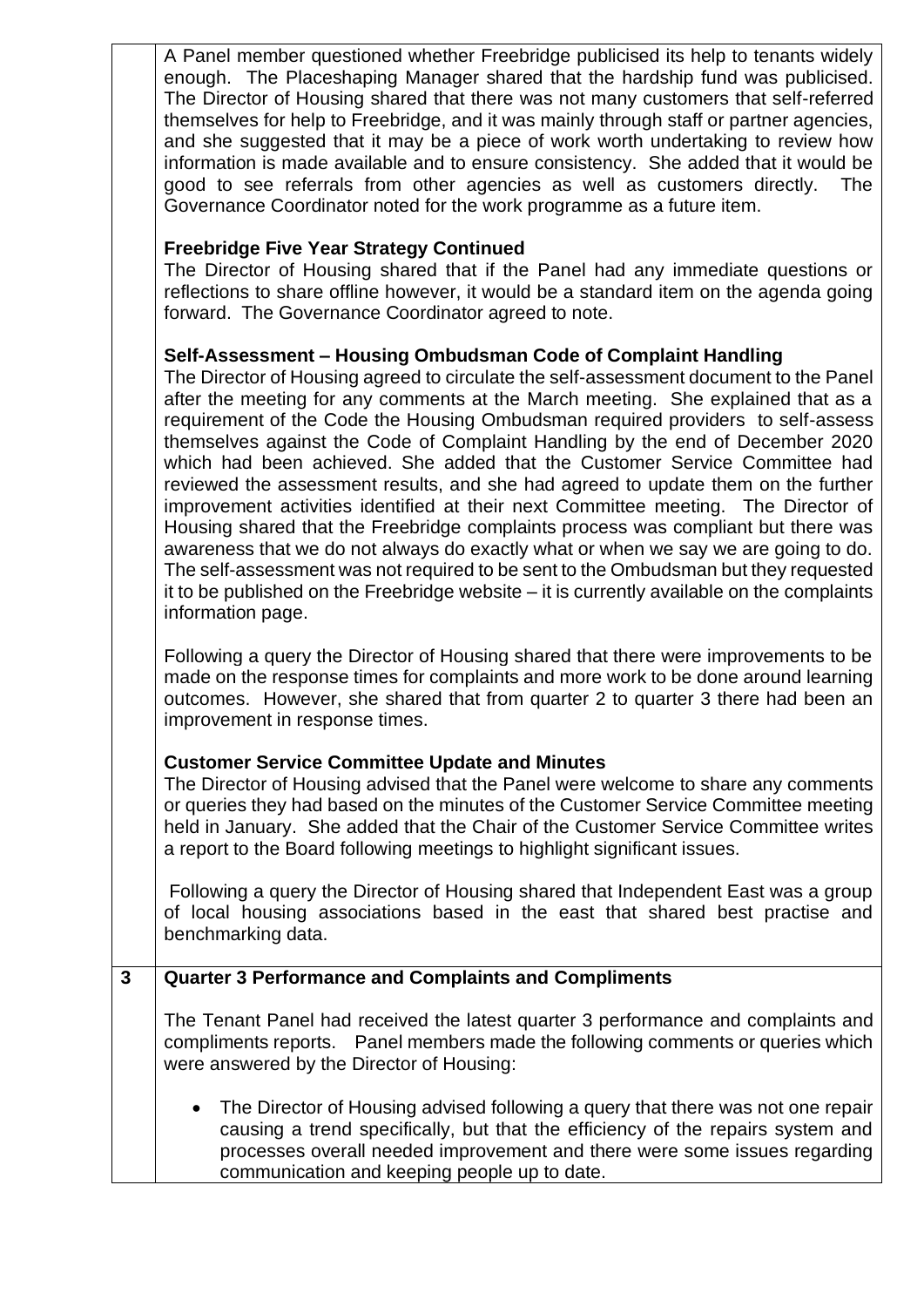| Regarding a comment about additional homes being built compounding service<br>issues, the Director of Housing advised that Freebridge didn't want to reduce<br>access to housing because of problems with repairs and that the service required<br>improvement regardless; the Director of Assets in March would be able to update<br>the Tenant Panel on improvements to planned work going forward.<br>A Panel Member commented that an increase in repairs could be down to covid<br>with people being at home more where items break as a result or get noticed in<br>greater volume in a shorter space of time. The Director of Housing shared that<br>there was certainly an element of this but not perhaps the main driver as prior to<br>covid there had been some outstanding repairs too.<br>A Panel Member commented that there was far too many complaints, but it was<br>$\bullet$<br>good to see that Freebridge appear to be trying to do something about it.<br>A Panel Member felt that tenants were reporting routine repairs now but maybe<br>they should take into consideration the times we are living in, and things may<br>take longer to get resolved.<br>A Panel Member commented that appointments being made and kept was<br>$\bullet$<br>around 90% but the satisfaction was low and this trend appeared to be at odds.<br>A Panel Member commented that a lot of complaints seemed to be in regard to<br>poor communication, because the tenant had not been called back or spoken to<br>but that needs to be dealt with at the time.<br>A Panel Member commented that it was okay to call in regard to a survey<br>following a repair, but for years they have made the point that staff have not<br>called them back when they have asked them to. The Tenant Panel Facilitator<br>shared that many times over the years with other managers from Freebridge,<br>the issue of call backs had been a continued issue raised by the Panel.<br>The Director of Housing shared in response to comments made that:<br>There were around 25,000 repairs a year which is higher than we would perhaps<br>$\bullet$<br>expect and may be linked to the balance with planned maintenance<br>A better planned maintenance service should mean less responsive repairs.<br>$\bullet$<br>There was a limited pool of companies in West Norfolk and national companies<br>$\bullet$<br>don't often tender for our work although Freebridge are reviewing what can be<br>done to make our work more attractive to other companies<br>As part of the decent homes work we had regular satisfaction surveys to assess<br>$\bullet$<br>contractor work, but as that work finished the feedback did not continue in the<br>same way.<br>End of job surveys were new in the last couple of weeks, but there still needed<br>$\bullet$<br>to be more individual responsibility for calling tenants back.<br>Complaints information would show in-house and contractor related complaints<br>$\bullet$<br>and compliments going forward and how they were performing.<br>The Director of Assets would be reviewing the timescales on repair categories<br>$\bullet$<br>of urgent and routine and would be able to share more at the March meeting.<br>The Director of Housing thanked the Tenant Panel for their comments and she left the | The Director of Housing advised following a query that the new charter and code<br>Freebridge were expected to publicise complaints processes widely and if the<br>service was not good then Freebridge would want to know. |
|--------------------------------------------------------------------------------------------------------------------------------------------------------------------------------------------------------------------------------------------------------------------------------------------------------------------------------------------------------------------------------------------------------------------------------------------------------------------------------------------------------------------------------------------------------------------------------------------------------------------------------------------------------------------------------------------------------------------------------------------------------------------------------------------------------------------------------------------------------------------------------------------------------------------------------------------------------------------------------------------------------------------------------------------------------------------------------------------------------------------------------------------------------------------------------------------------------------------------------------------------------------------------------------------------------------------------------------------------------------------------------------------------------------------------------------------------------------------------------------------------------------------------------------------------------------------------------------------------------------------------------------------------------------------------------------------------------------------------------------------------------------------------------------------------------------------------------------------------------------------------------------------------------------------------------------------------------------------------------------------------------------------------------------------------------------------------------------------------------------------------------------------------------------------------------------------------------------------------------------------------------------------------------------------------------------------------------------------------------------------------------------------------------------------------------------------------------------------------------------------------------------------------------------------------------------------------------------------------------------------------------------------------------------------------------------------------------------------------------------------------------------------------------------------------------------------------------------------------------------------------------------------------------------------------------------------------------------------------------------------------------------------------------------------------------------------------------------------------------------------------------------------------------------------------------------------------------------------------------------------------------------------------------------------------------------------------------------------------------|-----------------------------------------------------------------------------------------------------------------------------------------------------------------------------------------------------------------------------|
|                                                                                                                                                                                                                                                                                                                                                                                                                                                                                                                                                                                                                                                                                                                                                                                                                                                                                                                                                                                                                                                                                                                                                                                                                                                                                                                                                                                                                                                                                                                                                                                                                                                                                                                                                                                                                                                                                                                                                                                                                                                                                                                                                                                                                                                                                                                                                                                                                                                                                                                                                                                                                                                                                                                                                                                                                                                                                                                                                                                                                                                                                                                                                                                                                                                                                                                                                        |                                                                                                                                                                                                                             |
|                                                                                                                                                                                                                                                                                                                                                                                                                                                                                                                                                                                                                                                                                                                                                                                                                                                                                                                                                                                                                                                                                                                                                                                                                                                                                                                                                                                                                                                                                                                                                                                                                                                                                                                                                                                                                                                                                                                                                                                                                                                                                                                                                                                                                                                                                                                                                                                                                                                                                                                                                                                                                                                                                                                                                                                                                                                                                                                                                                                                                                                                                                                                                                                                                                                                                                                                                        |                                                                                                                                                                                                                             |
|                                                                                                                                                                                                                                                                                                                                                                                                                                                                                                                                                                                                                                                                                                                                                                                                                                                                                                                                                                                                                                                                                                                                                                                                                                                                                                                                                                                                                                                                                                                                                                                                                                                                                                                                                                                                                                                                                                                                                                                                                                                                                                                                                                                                                                                                                                                                                                                                                                                                                                                                                                                                                                                                                                                                                                                                                                                                                                                                                                                                                                                                                                                                                                                                                                                                                                                                                        |                                                                                                                                                                                                                             |
|                                                                                                                                                                                                                                                                                                                                                                                                                                                                                                                                                                                                                                                                                                                                                                                                                                                                                                                                                                                                                                                                                                                                                                                                                                                                                                                                                                                                                                                                                                                                                                                                                                                                                                                                                                                                                                                                                                                                                                                                                                                                                                                                                                                                                                                                                                                                                                                                                                                                                                                                                                                                                                                                                                                                                                                                                                                                                                                                                                                                                                                                                                                                                                                                                                                                                                                                                        |                                                                                                                                                                                                                             |
|                                                                                                                                                                                                                                                                                                                                                                                                                                                                                                                                                                                                                                                                                                                                                                                                                                                                                                                                                                                                                                                                                                                                                                                                                                                                                                                                                                                                                                                                                                                                                                                                                                                                                                                                                                                                                                                                                                                                                                                                                                                                                                                                                                                                                                                                                                                                                                                                                                                                                                                                                                                                                                                                                                                                                                                                                                                                                                                                                                                                                                                                                                                                                                                                                                                                                                                                                        |                                                                                                                                                                                                                             |
|                                                                                                                                                                                                                                                                                                                                                                                                                                                                                                                                                                                                                                                                                                                                                                                                                                                                                                                                                                                                                                                                                                                                                                                                                                                                                                                                                                                                                                                                                                                                                                                                                                                                                                                                                                                                                                                                                                                                                                                                                                                                                                                                                                                                                                                                                                                                                                                                                                                                                                                                                                                                                                                                                                                                                                                                                                                                                                                                                                                                                                                                                                                                                                                                                                                                                                                                                        |                                                                                                                                                                                                                             |
|                                                                                                                                                                                                                                                                                                                                                                                                                                                                                                                                                                                                                                                                                                                                                                                                                                                                                                                                                                                                                                                                                                                                                                                                                                                                                                                                                                                                                                                                                                                                                                                                                                                                                                                                                                                                                                                                                                                                                                                                                                                                                                                                                                                                                                                                                                                                                                                                                                                                                                                                                                                                                                                                                                                                                                                                                                                                                                                                                                                                                                                                                                                                                                                                                                                                                                                                                        |                                                                                                                                                                                                                             |
|                                                                                                                                                                                                                                                                                                                                                                                                                                                                                                                                                                                                                                                                                                                                                                                                                                                                                                                                                                                                                                                                                                                                                                                                                                                                                                                                                                                                                                                                                                                                                                                                                                                                                                                                                                                                                                                                                                                                                                                                                                                                                                                                                                                                                                                                                                                                                                                                                                                                                                                                                                                                                                                                                                                                                                                                                                                                                                                                                                                                                                                                                                                                                                                                                                                                                                                                                        |                                                                                                                                                                                                                             |
|                                                                                                                                                                                                                                                                                                                                                                                                                                                                                                                                                                                                                                                                                                                                                                                                                                                                                                                                                                                                                                                                                                                                                                                                                                                                                                                                                                                                                                                                                                                                                                                                                                                                                                                                                                                                                                                                                                                                                                                                                                                                                                                                                                                                                                                                                                                                                                                                                                                                                                                                                                                                                                                                                                                                                                                                                                                                                                                                                                                                                                                                                                                                                                                                                                                                                                                                                        |                                                                                                                                                                                                                             |
|                                                                                                                                                                                                                                                                                                                                                                                                                                                                                                                                                                                                                                                                                                                                                                                                                                                                                                                                                                                                                                                                                                                                                                                                                                                                                                                                                                                                                                                                                                                                                                                                                                                                                                                                                                                                                                                                                                                                                                                                                                                                                                                                                                                                                                                                                                                                                                                                                                                                                                                                                                                                                                                                                                                                                                                                                                                                                                                                                                                                                                                                                                                                                                                                                                                                                                                                                        |                                                                                                                                                                                                                             |
|                                                                                                                                                                                                                                                                                                                                                                                                                                                                                                                                                                                                                                                                                                                                                                                                                                                                                                                                                                                                                                                                                                                                                                                                                                                                                                                                                                                                                                                                                                                                                                                                                                                                                                                                                                                                                                                                                                                                                                                                                                                                                                                                                                                                                                                                                                                                                                                                                                                                                                                                                                                                                                                                                                                                                                                                                                                                                                                                                                                                                                                                                                                                                                                                                                                                                                                                                        |                                                                                                                                                                                                                             |
|                                                                                                                                                                                                                                                                                                                                                                                                                                                                                                                                                                                                                                                                                                                                                                                                                                                                                                                                                                                                                                                                                                                                                                                                                                                                                                                                                                                                                                                                                                                                                                                                                                                                                                                                                                                                                                                                                                                                                                                                                                                                                                                                                                                                                                                                                                                                                                                                                                                                                                                                                                                                                                                                                                                                                                                                                                                                                                                                                                                                                                                                                                                                                                                                                                                                                                                                                        |                                                                                                                                                                                                                             |
|                                                                                                                                                                                                                                                                                                                                                                                                                                                                                                                                                                                                                                                                                                                                                                                                                                                                                                                                                                                                                                                                                                                                                                                                                                                                                                                                                                                                                                                                                                                                                                                                                                                                                                                                                                                                                                                                                                                                                                                                                                                                                                                                                                                                                                                                                                                                                                                                                                                                                                                                                                                                                                                                                                                                                                                                                                                                                                                                                                                                                                                                                                                                                                                                                                                                                                                                                        |                                                                                                                                                                                                                             |
|                                                                                                                                                                                                                                                                                                                                                                                                                                                                                                                                                                                                                                                                                                                                                                                                                                                                                                                                                                                                                                                                                                                                                                                                                                                                                                                                                                                                                                                                                                                                                                                                                                                                                                                                                                                                                                                                                                                                                                                                                                                                                                                                                                                                                                                                                                                                                                                                                                                                                                                                                                                                                                                                                                                                                                                                                                                                                                                                                                                                                                                                                                                                                                                                                                                                                                                                                        |                                                                                                                                                                                                                             |
|                                                                                                                                                                                                                                                                                                                                                                                                                                                                                                                                                                                                                                                                                                                                                                                                                                                                                                                                                                                                                                                                                                                                                                                                                                                                                                                                                                                                                                                                                                                                                                                                                                                                                                                                                                                                                                                                                                                                                                                                                                                                                                                                                                                                                                                                                                                                                                                                                                                                                                                                                                                                                                                                                                                                                                                                                                                                                                                                                                                                                                                                                                                                                                                                                                                                                                                                                        |                                                                                                                                                                                                                             |
|                                                                                                                                                                                                                                                                                                                                                                                                                                                                                                                                                                                                                                                                                                                                                                                                                                                                                                                                                                                                                                                                                                                                                                                                                                                                                                                                                                                                                                                                                                                                                                                                                                                                                                                                                                                                                                                                                                                                                                                                                                                                                                                                                                                                                                                                                                                                                                                                                                                                                                                                                                                                                                                                                                                                                                                                                                                                                                                                                                                                                                                                                                                                                                                                                                                                                                                                                        |                                                                                                                                                                                                                             |
|                                                                                                                                                                                                                                                                                                                                                                                                                                                                                                                                                                                                                                                                                                                                                                                                                                                                                                                                                                                                                                                                                                                                                                                                                                                                                                                                                                                                                                                                                                                                                                                                                                                                                                                                                                                                                                                                                                                                                                                                                                                                                                                                                                                                                                                                                                                                                                                                                                                                                                                                                                                                                                                                                                                                                                                                                                                                                                                                                                                                                                                                                                                                                                                                                                                                                                                                                        |                                                                                                                                                                                                                             |
|                                                                                                                                                                                                                                                                                                                                                                                                                                                                                                                                                                                                                                                                                                                                                                                                                                                                                                                                                                                                                                                                                                                                                                                                                                                                                                                                                                                                                                                                                                                                                                                                                                                                                                                                                                                                                                                                                                                                                                                                                                                                                                                                                                                                                                                                                                                                                                                                                                                                                                                                                                                                                                                                                                                                                                                                                                                                                                                                                                                                                                                                                                                                                                                                                                                                                                                                                        |                                                                                                                                                                                                                             |
|                                                                                                                                                                                                                                                                                                                                                                                                                                                                                                                                                                                                                                                                                                                                                                                                                                                                                                                                                                                                                                                                                                                                                                                                                                                                                                                                                                                                                                                                                                                                                                                                                                                                                                                                                                                                                                                                                                                                                                                                                                                                                                                                                                                                                                                                                                                                                                                                                                                                                                                                                                                                                                                                                                                                                                                                                                                                                                                                                                                                                                                                                                                                                                                                                                                                                                                                                        |                                                                                                                                                                                                                             |
|                                                                                                                                                                                                                                                                                                                                                                                                                                                                                                                                                                                                                                                                                                                                                                                                                                                                                                                                                                                                                                                                                                                                                                                                                                                                                                                                                                                                                                                                                                                                                                                                                                                                                                                                                                                                                                                                                                                                                                                                                                                                                                                                                                                                                                                                                                                                                                                                                                                                                                                                                                                                                                                                                                                                                                                                                                                                                                                                                                                                                                                                                                                                                                                                                                                                                                                                                        |                                                                                                                                                                                                                             |
| meeting at this point.                                                                                                                                                                                                                                                                                                                                                                                                                                                                                                                                                                                                                                                                                                                                                                                                                                                                                                                                                                                                                                                                                                                                                                                                                                                                                                                                                                                                                                                                                                                                                                                                                                                                                                                                                                                                                                                                                                                                                                                                                                                                                                                                                                                                                                                                                                                                                                                                                                                                                                                                                                                                                                                                                                                                                                                                                                                                                                                                                                                                                                                                                                                                                                                                                                                                                                                                 |                                                                                                                                                                                                                             |
|                                                                                                                                                                                                                                                                                                                                                                                                                                                                                                                                                                                                                                                                                                                                                                                                                                                                                                                                                                                                                                                                                                                                                                                                                                                                                                                                                                                                                                                                                                                                                                                                                                                                                                                                                                                                                                                                                                                                                                                                                                                                                                                                                                                                                                                                                                                                                                                                                                                                                                                                                                                                                                                                                                                                                                                                                                                                                                                                                                                                                                                                                                                                                                                                                                                                                                                                                        |                                                                                                                                                                                                                             |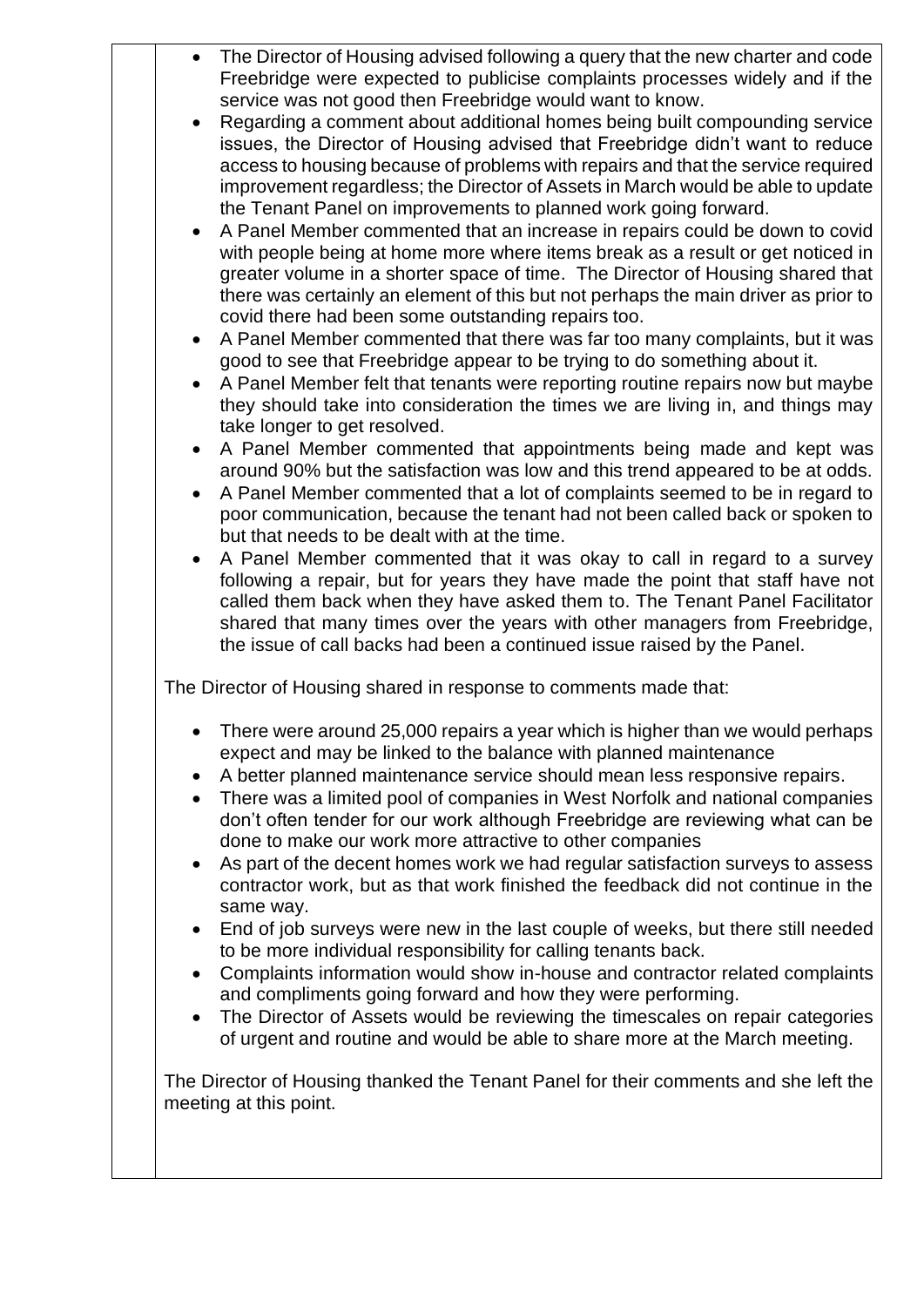| $\overline{\mathbf{4}}$ | <b>Repairs and Maintenance Update</b>                                                                                                                                                                                                                                                                                                                                                                                                                                                                                                                                                                                                                                                                                                                                                           |
|-------------------------|-------------------------------------------------------------------------------------------------------------------------------------------------------------------------------------------------------------------------------------------------------------------------------------------------------------------------------------------------------------------------------------------------------------------------------------------------------------------------------------------------------------------------------------------------------------------------------------------------------------------------------------------------------------------------------------------------------------------------------------------------------------------------------------------------|
|                         | The Head of Service Delivery attended the meeting to provide an update on the repairs<br>and maintenance service and answer any queries.                                                                                                                                                                                                                                                                                                                                                                                                                                                                                                                                                                                                                                                        |
|                         | The responses were given following queries:                                                                                                                                                                                                                                                                                                                                                                                                                                                                                                                                                                                                                                                                                                                                                     |
|                         | If any phone call isn't received back it is never the intention not to do so, and will<br>always endeavour to do so and if this does happen he apologises.<br>Operatives were phoning customers in advance to visits to check over covid<br>$\bullet$<br>working arrangements. Jobs were being reviewed to ensure that any delay was<br>not at detriment to the property.<br>He receives feedback from forums and meets with customer services on a<br>weekly basis to review any issue and to review if processes need improvement.<br>He shared that whilst operatives are in a property to complete repairs, if there<br>are repairs that cannot be completed they are asked to call them into the service<br>centre whilst present with the tenant to rearrange.                            |
|                         | Since his last update the restrictions around covid had changed and his team were<br>adapting the way that they worked to ensure that the measures were in place by<br>minimising the risk to everyone. The main area was the joined up working between the<br>teams in Freebridge with a new Director of Assets who was responsible for Property<br>Services but also the assets team where planned maintenance is arranged from. He<br>explained they were looking to improve the service and identify works to pick up on<br>within an annual maintenance cycle. He shared that the team were now following up<br>with customers post repair to find out if the repair had been satisfactorily carried out<br>and whether covid working arrangements followed like wearing gloves and masks. |
|                         | A Panel Member shared that it was good news to hear about the follow up phone calls,<br>and it was a better way to get a clear picture of what is happening on the ground.                                                                                                                                                                                                                                                                                                                                                                                                                                                                                                                                                                                                                      |
|                         | Following a query about contractors the Head of Service Delivery advised that he met<br>with Elecsure monthly, who now carry out courtesy calls to customers after their<br>appointments are completed as a result of attending the last Tenant Panel meeting. He<br>shared that the contractors were aware of Freebridge's key performance indicators.<br>Following a query regarding other contractors the Head of Service Delivery shared<br>that other contractor meetings maybe bi-monthly we discuss productivity, KPIs,<br>accidents, incidents and virtually. The Governance Coordinator agreed to coordinate<br>the information.                                                                                                                                                       |
|                         | Following a query in regard to a specific supplier on drainage clearance, he felt there<br>was not enough suppliers available for some works and they were reviewing a<br>procurement programme to get more suppliers to deliver more specialist maintenance<br>and repairs.                                                                                                                                                                                                                                                                                                                                                                                                                                                                                                                    |
|                         | The Tenant Panel Facilitator thanked the Head of Service Delivery for his attendance,<br>and any additional questions could be sent to the Governance Coordinator and the left<br>the meeting                                                                                                                                                                                                                                                                                                                                                                                                                                                                                                                                                                                                   |
| 5                       | <b>Street Ahead Magazine Review</b>                                                                                                                                                                                                                                                                                                                                                                                                                                                                                                                                                                                                                                                                                                                                                             |
|                         | The Communications Business Partner attended the Tenant Panel to discuss ideas<br>around the future of Freebridge's Streets Ahead Magazine. He shared that Freebridge                                                                                                                                                                                                                                                                                                                                                                                                                                                                                                                                                                                                                           |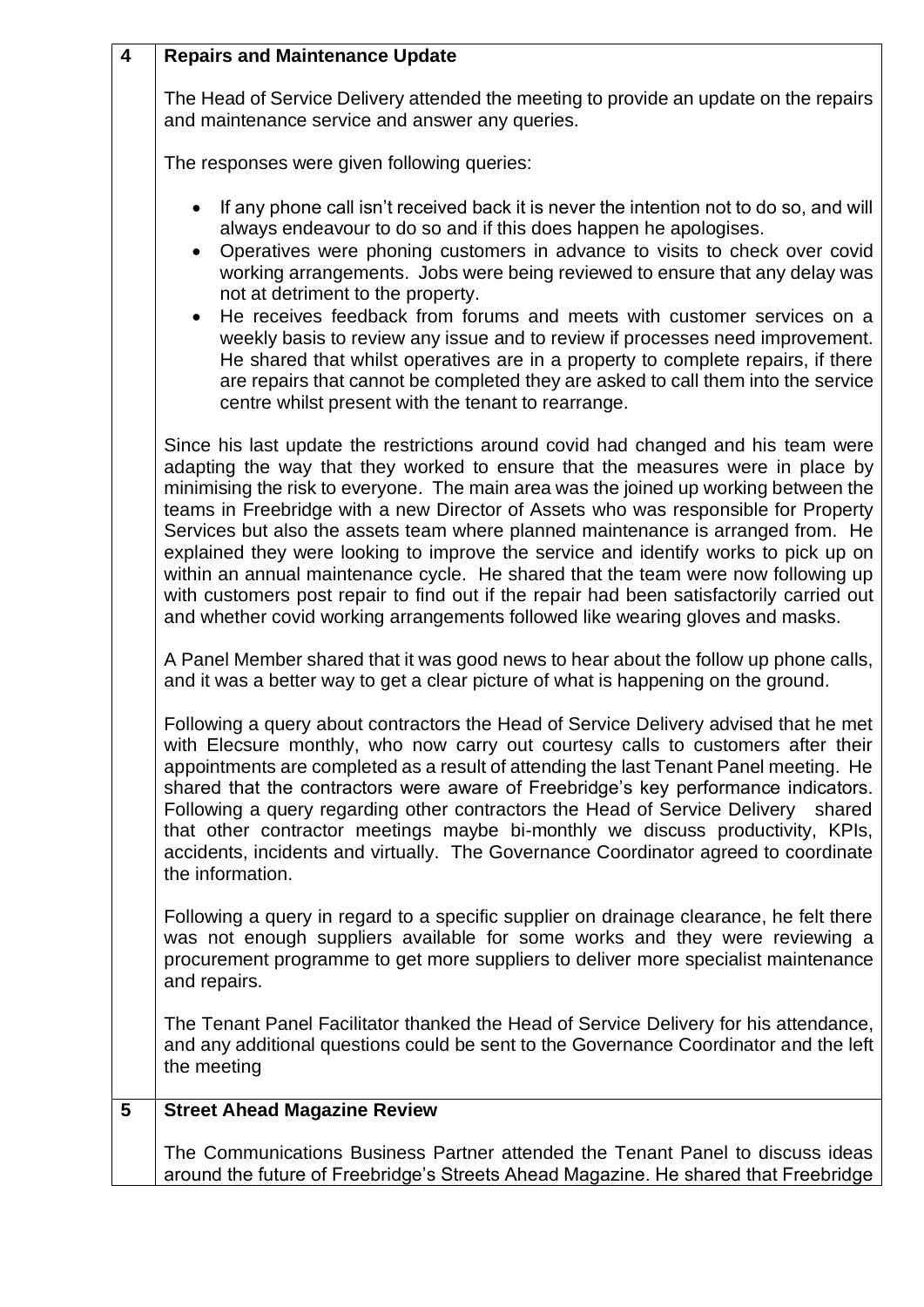|   | are working on a new five-year plan and thought it would be a good time to review the<br>provision of Streets Ahead to ensure that it achieves what's needed from a tenant and<br>Freebridge perspective, while providing good value for money. He shared it was a<br>quarterly magazine sent to every tenant, shared owner and leaseholder. He shared that<br>it was useful in helping provide information that the regulator requires us to our tenants<br>including performance information, complaints data, how to make them that the<br>regulator wishes us to share with you and update on projects that Freebridge are<br>working on. Feedback suggested that some find it useful but some less so. The first<br>issue was in 1989 by the Council but at that time we didn't have Wi-Fi or smart phones<br>or even the internet. |
|---|------------------------------------------------------------------------------------------------------------------------------------------------------------------------------------------------------------------------------------------------------------------------------------------------------------------------------------------------------------------------------------------------------------------------------------------------------------------------------------------------------------------------------------------------------------------------------------------------------------------------------------------------------------------------------------------------------------------------------------------------------------------------------------------------------------------------------------------|
|   | A Panel member agreed with what he had mentioned about the world moving on and<br>thought sending the information in Streets Ahead via email might be a good idea as<br>older people seem to have got the lack of it all through necessity.                                                                                                                                                                                                                                                                                                                                                                                                                                                                                                                                                                                              |
|   | A Panel member shared that it was OK to move things to email etc. but it was easy to<br>lose sight of those people who don't have laptops, devices - and not everyone likes<br>reading it online. They suggested that a choice might be better ie doing it online for<br>some while producing a printed copy for others, and perhaps phrase it that unless we<br>hear from you we will send it to you on email.                                                                                                                                                                                                                                                                                                                                                                                                                          |
|   | A Panel Member shared that she would like to read about all the help Freebridge are<br>providing for vulnerable people during COVID-19 in Streets Ahead. They added that it<br>will help to show the support that Freebridge provides for people, that many do not<br>know about. The Communications Business Partner shared that some of the work<br>Freebridge had been doing had already been featured in the magazine and further<br>details would be covered in the next issue.                                                                                                                                                                                                                                                                                                                                                     |
|   | A Panel member shared that over the last year many of those of age had embraced<br>technology, so age was now less of a barrier as many in their 80s and 90s are now<br>communicating with their families using electronic devices. They added that the way<br>forward could be to use social media. He knew of those that 12 months ago had never<br>used technology but now are and are very pleased to do be doing so.                                                                                                                                                                                                                                                                                                                                                                                                                |
|   | A Panel member stated they preferred a printed copy as they liked to have a physical<br>copy in front of them, a copy that would always be to hand if needed.                                                                                                                                                                                                                                                                                                                                                                                                                                                                                                                                                                                                                                                                            |
|   | The Communications Business Partner confirmed that Freebridge were already using<br>social media to engage with tenants (and the wider world) and confirmed that if Panel<br>members had ideas after the meeting, he would be happy to accept them via email. He<br>also confirmed that there would be a piece on this subject in the next Streets Ahead.<br>The Governance Coordinator made a note to update on this in a few months.                                                                                                                                                                                                                                                                                                                                                                                                   |
|   | The Communications Business Partner left the meeting.                                                                                                                                                                                                                                                                                                                                                                                                                                                                                                                                                                                                                                                                                                                                                                                    |
| 6 | <b>Any Other Business</b>                                                                                                                                                                                                                                                                                                                                                                                                                                                                                                                                                                                                                                                                                                                                                                                                                |
|   | The Director of Housing arrived back in the meeting.                                                                                                                                                                                                                                                                                                                                                                                                                                                                                                                                                                                                                                                                                                                                                                                     |
|   | <b>Ombudsman Residents Panel</b><br>The Director of Housing shared that the Housing Ombudsman were establishing a<br>Residents Panel to work more transparently and involve customers in their work going                                                                                                                                                                                                                                                                                                                                                                                                                                                                                                                                                                                                                                |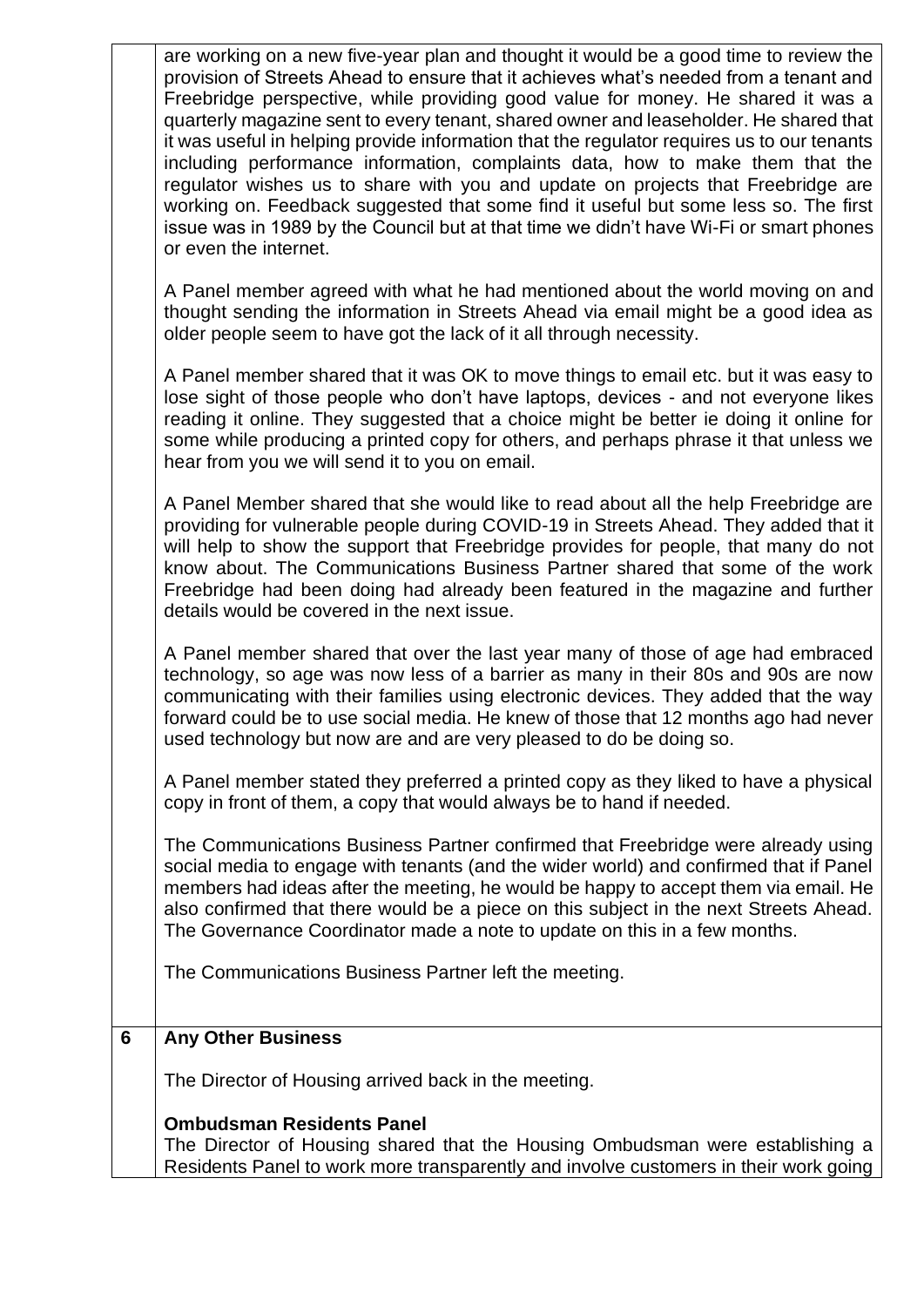forward. They are inviting applicants to apply to be on the Panel from customers of all landlords who are members. . The Director of Housing agreed to email information to the Tenant Panel, and if anyone wished to apply support and assistance can be provided, or members could apply directly instead if they wish. The Governance Coordinator agreed to circulate information to the Panel after the meeting.

The following questions had been captured offline by the Governance Coordinator and brought to the meeting to be covered as a discussion:

### **Should the Tenant Panel have annual reviews and targets to meet like internal Freebridge departments have?**

The Tenant Panel Facilitator shared that individuals were free to collect their own personal targets and end of year personal review. He added that there was a contract for taking part and if Panel members have things that the Panel could have as a target to email to the Governance Coordinator.

### **How do Freebridge recover costs from tenants who do not comply?**

The Director of Housing advised that Freebridge did have recovery methods in place but if there were any specific queries relating to the issue to email the Governance Coordinator.

It was noted that previous questions offline in relation to the Board would be provided to Simon Smith for him to include in his attendance in March as well as a response to the quarterly questions in the report to Board. The Tenant Panel Facilitator shared that rolling lists were being developed alongside the agenda to capture points and themes from Tenant Panel questions and would include the quarterly messages to the Board. The Panel felt they needed to provide more information to Simon on what they were interested on receiving feedback on. The Governance Coordinator would be pulling together the lists.

It was also noted that a Panel Member commented online that was shared with the Director of Development that they had been pleased to see the mention of properties being homes and not buildings.

**Extra Meetings – For subjects which are in-depth –** The Panel wished to request specific extra meetings on certain subjects. The Tenant Panel Facilitator advised that the away day was a good opportunity. He shared that it was better to use them sparingly as the Tenant Panel Meeting was the main vehicle, and where there was not enough time in the meeting the Panel can request it and Freebridge can advise. A Panel member suggested that they could do work in between on email and get together odd times to discuss those comments before coming to a meeting. The Tenant Panel Facilitator shared that email traffic has been increasing where it was previously contained within the meeting, and in the Director of Housing's point about the electrical leaflet that is okay to have email discussion on some issues such as reviewing a leaflet which you can do outside meetings and then come together in meetings for discussions.

#### **Further to work on the Electrical Leaflet there was an additional issue in regard to access she would like to receive panel's comments on.**

The Director of Housing agreed to share further comments needed offline with the Tenant Panel on this issue. The Governance Coordinator agreed to action.